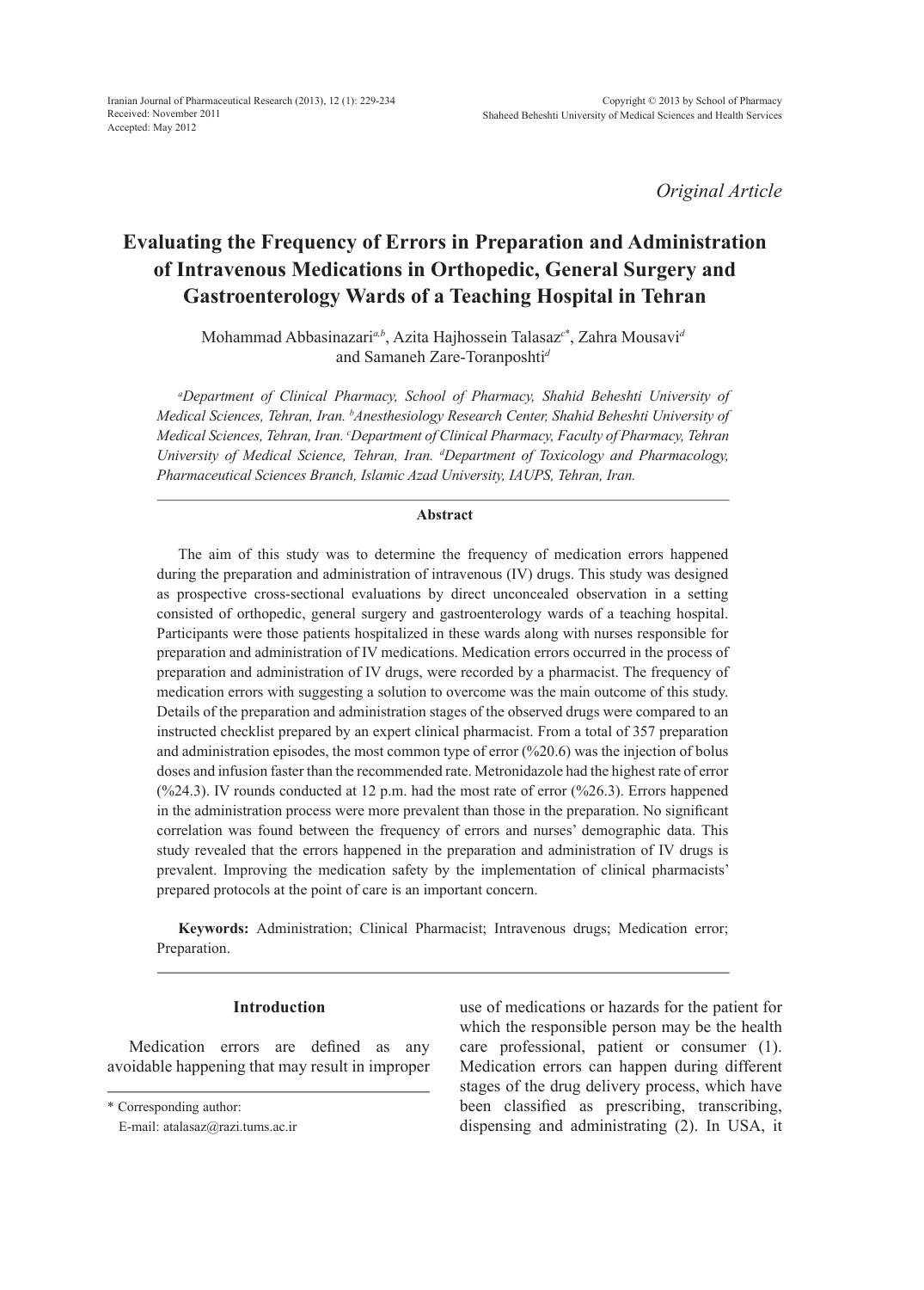was estimated that more than a million injuries and 44000-98000 deaths annually are related to suboptimal care or errors made by health care professionals (3). These errors are also an important cause of adverse events (4). Each error can result in an estimated \$5000 in costs not considering legal expenses (4). Less is known about the medication errors in other countries such as the Middle East (5). Studies on medication errors dated as far back as the 1960s by Barker and McConnell who reported that medication errors occurred much more frequently than that could be obtained via event reports with about 16 errors per 100 doses (6). Bates *et al.* reported that %1 of all adverse drug events were fatal, %12 were life threatening, %30 were serious and %57 were significant  $(7)$ . In another study, %40 of all events was due to the errors in the stages of administering drugs. Evaluating the influence of automated drug dispensing on the rate of error has shown that errors have not been reduced by advances in technology (8). The number of unintended events including medication errors between various rounds was reported by Capuzzo *et al*. Personal neglect (%86.1), intense workload (%37.5) and new staff (%37.5) were the three important causes of medication errors that nurses were responsible for them in a survey (9). Single site studies in the UK and USA has been shown that nurses make mistakes in preparing and administering IV drugs in %13-84 of all cases (10, 11). Administering a bolus dose too quickly, lack of medications' checking for expiration date, not controlling the accuracy of prescribed medication, its dosage, the patient who the medication would belong to and not considering hygiene rules, were the major errors observed in practice and mentioned in studies (12-14).

In an overview of IV-related drug administration errors during 5 years from 73769 reported errors, %2.92 to %5.03 of them were associated with harms to patients. Hazardous errors were primarily those containing incorrect concentration and calculations (15). In a research evaluating medication errors in UK, French and German hospitals, the incorrect diluents was utilized in 1%, 18% and 49% of medications used intravenously in each hospital respectively (16). It was shown that there is a direct relationship between the hospital stay and risk of errors. Intravenous administration of medications is one of the most common routes in hospitals particularly for those with a long length of hospitalization. Therefore, hospitalized patients are at high risk for adverse drug events (17). Perhaps one of the most serious adverse events that can happen as a result of medication error is one that involves the IV route of administration as Taxis *et al*. estimated that about one half of medication errors occurred in IV preparations and administrations, %1 of which resulted in serious adverse events (18).

Currently, in most Iranian hospitals, the nurses in the wards prepare IV drugs and unfortunately pharmacists are not involved in the medication preparation process. Therefore, there are not any controls for preparations of medications in hospitals. The objectives of present study are to determine the frequency and types of errors, which occur in the preparation and administration of commonly-used IV medications in three different wards of a teaching hospital in Tehran, Iran.

## **Experimental**

The study was conducted in one of the largest teaching hospitals in Tehran with 620 inpatient beds from July to November 2009. Orthopedic, general surgery and gastroenterology wards were selected for having the highest rate of IV medication prescription as reported by central pharmacy of the hospital during previous 3 months.

Pharmacists at this specific hospital had no role in IV-drug preparation and administration. All IV drugs were prepared and administered in the wards by nursing staff. The nursing staffs were not aware of the purpose of the study or the reason for the presence of a pharmacist as an observer. The study was approved by the local ethics committee and performed in compliance with Helsinki declaration.

Data were gathered over a period of 20 days. Observation days and rounds were alternated *i.e.* randomly selected from all rounds and during all working shifts. IV-drug preparation and administration rounds were done at 6 a.m. (morning), 12 a.m. (noon), 6 p.m. (afternoon) and 12 p.m. (midnight).

Medication errors were detected by direct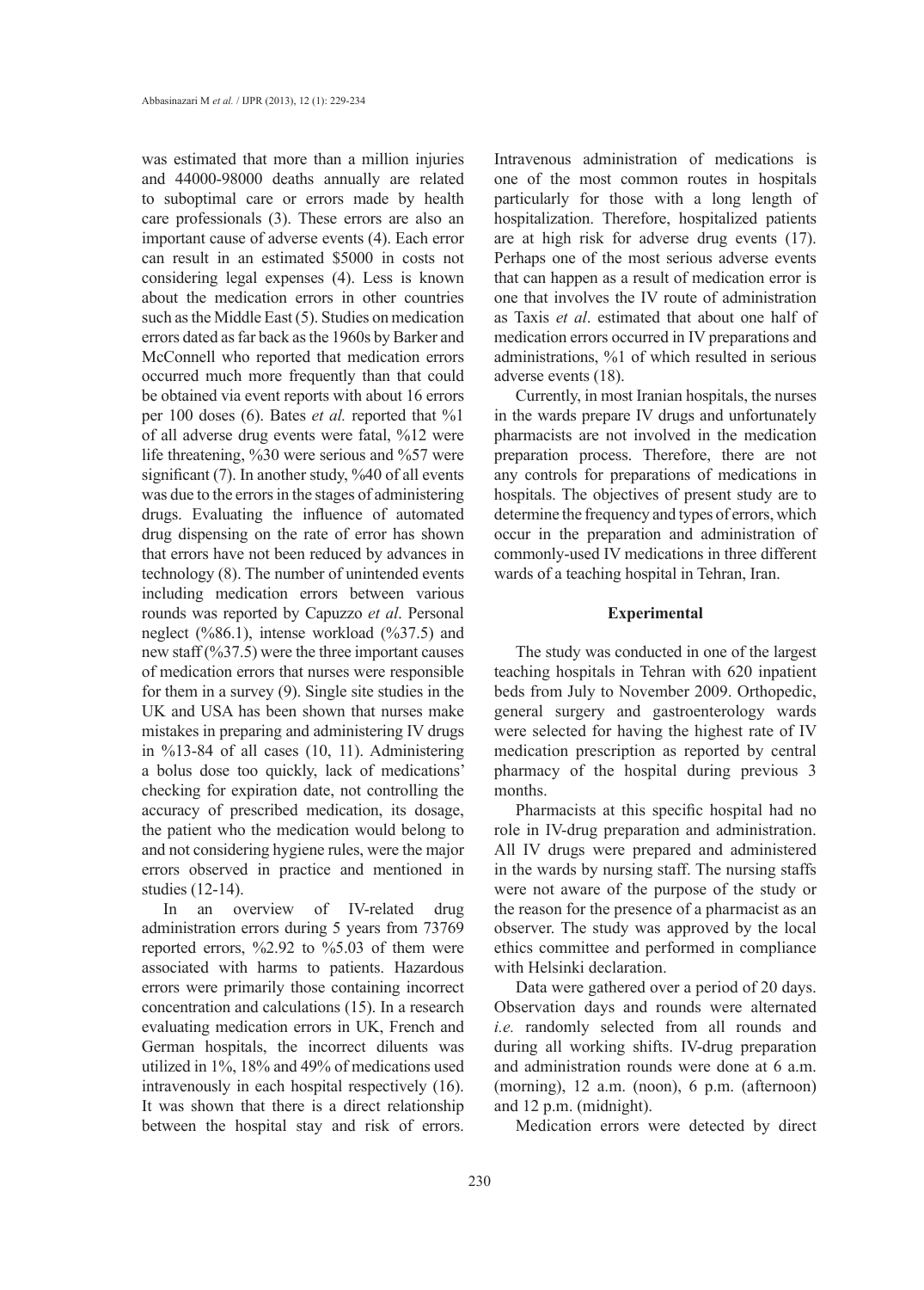

**Figure 1.** Distribution of IV drug preparation and administration type of errors in the study.

- 2. Not to disinfect vials.
- 3. Not to wear gloves during the preparation and administration.
- 4. Not to watch patients for possible phlebitis.
- 5. Using inappropriate diluents for solving.
- 6. Using incorrect dose of diluents.
- 7. Incorrect time for injection.
- 8. Not to inject the content completely.
- 9. Incompatibility between the medications.

observation, according to the method established by Barker and McConnell (6). Although different methods have been utilized to evaluate the medication administration errors (MAEs), the observation-based method developed 40 years ago by Barker and McConnellis was commonly accepted as the most reliable.

An educated pharmacist accompanied nurses in the wards during the IV-drug preparation and administration shifts. To maintain the observer reliability, the same observer collected data on randomly selected days during the investigation. If an error was likely to lead imminent harm, the observer would intervene during the observation stage.

Twenty-eight of the most commonly used drugs in the wards were selected for observational evaluation. The selected drugs were determined using pharmacy database. All types of IV drug dosing were involved *i.e*. fixed dosing, PRN (Pro Re Nata; *i.e.* as needed), infusion and intermittent therapy. A checklist for each selected medication was prepared based on the manufacturer leaflet and reference books by an expert clinical pharmacist (19- 21). The following items were included in the checklists: correct time for injection, wearing gloves, using proper disinfectants, incorporating the compatible diluting agent, using the correct amount of diluents, considering the compatibility of medications with each other in the same IV line, paying attention to appropriateness of infusion rates and bolus injections, injecting the exact content of medication allocated for the patient as prescribed, controlling the site of injection for probable phlebitis.

After completing the observations, demographic data of nurses including age, sex, work experience and marital status were obtained from the nursing management office of the hospital. The identities of the nurses participated in the study remained confidential. Each nurse was given a code, which was known by the observer only.

<sup>1.</sup> Wrong infusion/bolus rate.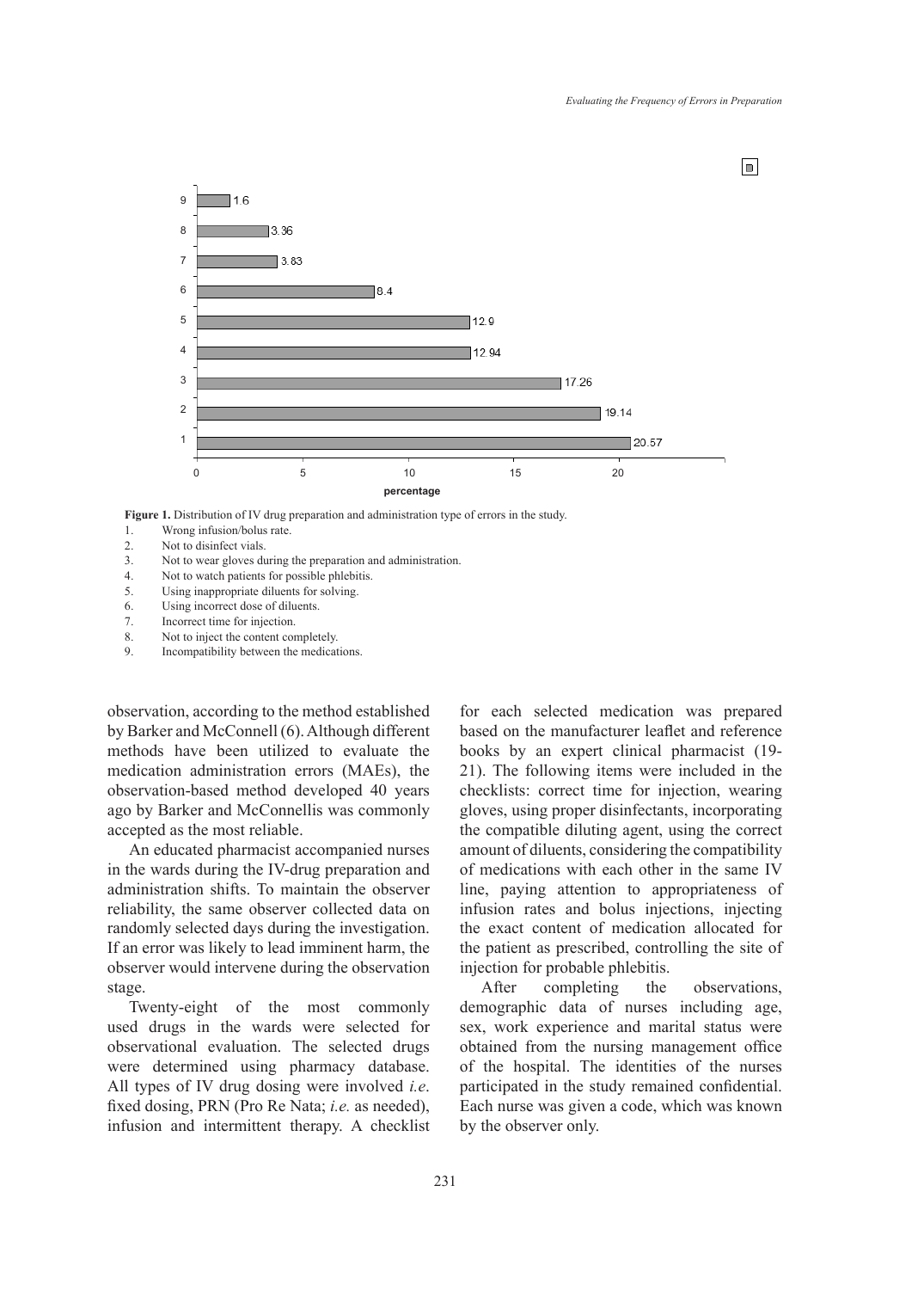| <b>THESE IS FULLED TO THE THEOREM IN THE THEOREM INTO THE SUMMON.</b> THE SUMMON TO THE HIS THE HIS MEAN, THE HIS MEAN, |                  |                |                                              |
|-------------------------------------------------------------------------------------------------------------------------|------------------|----------------|----------------------------------------------|
| Ward                                                                                                                    | Number of nurses | Number of beds | <b>Number of Nurse/bed Ratio<sup>*</sup></b> |
| Orthopedic                                                                                                              |                  | 49             | 0.24                                         |
| <b>General surgery</b>                                                                                                  |                  | 43             | 0.20                                         |
| Gastroenterology                                                                                                        |                  | 42             | 0.21                                         |
| <b>Total</b>                                                                                                            | 30               | 134            | 0.22                                         |

**Table 1.** Number of nurses, beds and nurse/bed ratio in studied wards. \*: The standard for this ratio is 1:5 in medical wards.

## **Results**

The pharmacist in this study evaluated a total number of 357 preparations and administrations. Each of the 28 most commonly prescribed medications had at least one error during the preparation and/or administration. The majority of errors occurred as wrong infusion and bolus rates (%20.6). Figure 1 depicted the distribution of errors.

In the evaluated medications, Metronidazole was the most common drug involved in errors  $(%24.3)$ , followed by Ranitidine  $(21.8\%)$ , Ceftriaxone (18.9%), Cefazolin (18.1%) and Imipenem cilastatin (16.9%). Considering the working shifts, most percentage of errors occurred at midnight (12 p.m) (%26.3), followed by morning (6 am) (26.2%), noon (12 a.m) (23.9%), and finally afternoon (6 p.m.) (23.6%).

In Table 1, the number of nurses, beds and ratio of nurses to bed in observed wards is shown. The frequency of medication errors at different wards were as follows: general surgery (%35.6), gastroenterology (32.5%) and orthopedic (31.9%).

Thirty nurses responsible for the administration and preparation of medications were observed during the study period. The included nurses consisted of 9 males (%30) and 21 females (%70), with a mean age of 34.6 years old, mean work experience of 10.5 years, and 19 (%63.4) of them were married.

No significant correlation was found between the frequency of errors and nurses demographic data (in each case  $p > 0.05$ ).

# **Discussion**

The results of the present study showed a relatively high rate of error in the preparation and administration of commonly used IV

medications in an Iranian teaching hospital. The high percentage of identified errors must be viewed in light of the detailed and systematic examination of errors and types of error at each stage of the medication process. Errors including wrong dose, expired drugs usage and administrating the medication to the wright patient were not evaluated in our study. The observer only assessed the steps in preparation and administration of the common IV medications administered in three wards. This may be one of the reasons for inconsistency between our findings with other studies. Reported drug administration errors varied in the wide range of %0.6 to %27 in previous studies (22, 23). This different rate of observed errors can be explained partially by applying different definitions and settings. A similar previous study indicated harm rates resulting from error to be at the range of  $\frac{6}{2.92}$ -%5.03 (15). Patients themselves intercepted some of the errors and hence patient's education is also important to prevent medication errors. In our study, none of the identified errors resulted in adverse effects or major risk for the patient.

The majority of errors in our study occurred in the shift of 12 p.m. Higher nursing workloads, sleepiness and tiredness may distract them and influence their ability to concentrate, which in turn results in an increase in chance of errors (8). One possible solution is to increase the number of ward staff. In our study, the most errors were observed in general surgery, gastroenterology and orthopedic, respectively. As shown in Table 1, the ratio of nurses to beds in these wards declined concordantly. This could justify the reason behind the prevalence of errors in general surgery compared to the other wards. The results of our study are also consistent with that of Taxis *et al.* who found the most common type of errors as injecting bolus doses and infusion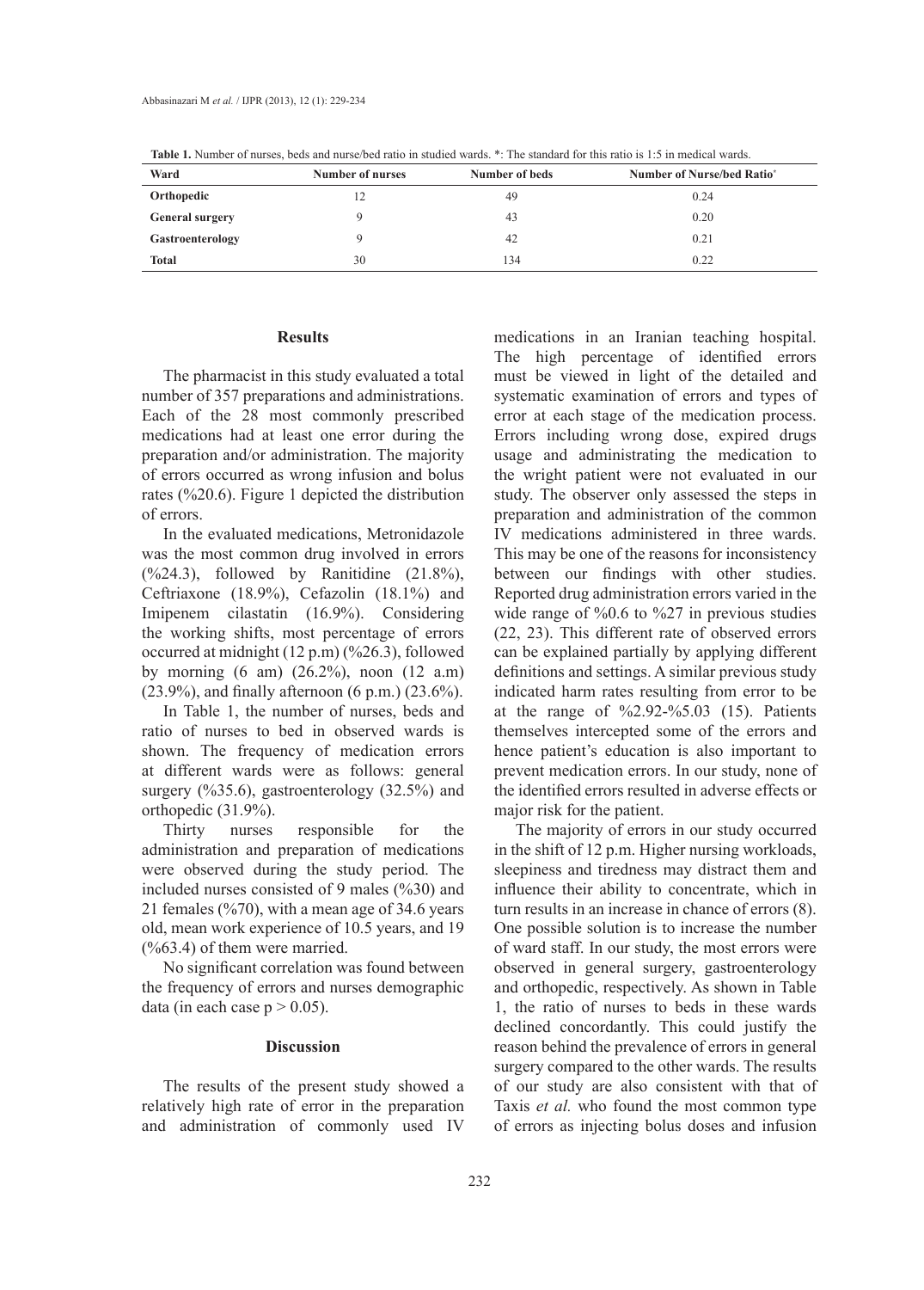more rapidly than the recommended rate (18). The recommended bolus administration time according to the references applied in our study was between 3 and 5 min. Administration of drugs faster than the recommended was the most prevalent error. Inappropriate storage of diluted drug and incompatibilities were minor errors occurred in our setting. The low rate of these medication errors can be explained by the fact that in this hospital, the pharmacy personnel routinely inspect all approved medication storage areas. Furthermore, nurses are careful to avoid mixing multiple medications in a syringe or solution or to deliver drugs from separate IV line if possible. Although proper methods of preparation and administration of parenteral drugs are important to prevent thrombus formation, hypersensitivity reactions and infections (24), nurses involved in our study forget to monitor the site of injection for probable reactions.

For any type of medication error, the observer can have some form of intervention. Nevertheless, we tried to avoid as much interventions as we could to prevent observerinduced bias. Although the nurses were unaware of the reasons for observation, they were aware that they were being observed. This may have biased our findings, and therefore, our estimates of error may be conservative.

Our study was not without limitations. First of all, our study lacked validation of the tool used to determine error. Our tool was developed using the manufacturers' guidelines and three reputable references. Observation per se may also affect practice and result in a decrease of medication error rate.

Secondly, it has been shown that data collection periods of more than nine consecutive days may necessitate the involvement of more observers (25). To overcome this obstacle in some part, the observer in our study collected data based on randomly selected days.

As a future perspective, since medication preparations and administrations are the last line of defense against medication errors, identifying and implementing a plan for improvements in this aspect is the next step in the process. One obvious solution to aid in the process would be to consider pharmacy involvement in product preparation by implementing protocols prepared by clinical pharmacists or establishment of reporting error systems. Nevertheless, more research into optimizing the drug preparation and delivery systems should be conducted to minimize the chance of error and harm to patients. Further research is required on issues such as nursing administration policy and potential contributing factors.

In conclusion, this study indicates the frequency of drug administration errors in developing countries such as Iran. Higher rates than recommended in bolus and infusion were the most common type of drug administration errors. In a study, Abbasinazari *et al*. have shown that clinical pharmacist can play a significant role in nurse training as an effective method to reduce drug-food interactions in hospitals (26). Involvement of a pharmacist can be a solution to reduce the rate of errors by training the health care professionals and establishing a nonpunitive system of reporting medication errors to encourage documenting the information and implementing the risk management protocol.

## **Acknowledgment**

The authors would like to thank the nurses from the three wards of hospital for giving permission for observation by the researcher during data collection.

#### **References**

- (1) Ross LM, Wallace J and Paton JY. Medication errors in a pediatric teaching hospital in the UK: five years operational experience. *Arch. Dis. Child.* (2000) 83: 492-7.
- Allard J, Carthey J, Cope J, Pitt M and Woodward S. (2) Medication errors: causes, prevention and reduction. *Br. J. Haematol.* (2002) 116: 255-65.
- (3) Kohn LT, Corrigan JM and Donaldson MS. Toerr is human: building a safer health system*.* Washington DC: National academy press (2000).
- Bates DW, Spell N, Cullen DJ, Burdick E, Laird N, (4) Petersen LA, Small SD, Sweitzer BJ and Leape LL. The costs of adverse drug events in hospitalized patients. *JAMA* (1997) 277: 307-11.
- Wilson RM, Runciman WB, Gibberd RW, Harrison BT, (5) Newby L and Hamilton JD. The quality in Australian health care study. *Med. J. Aust.* (1995) 163: 458-71.
- (6) Barker KN, and McConnell WE. The problems of detecting medication errors in hospitals. *Am. J. Hosp. Pharm.* (1962) 19: 360-9.